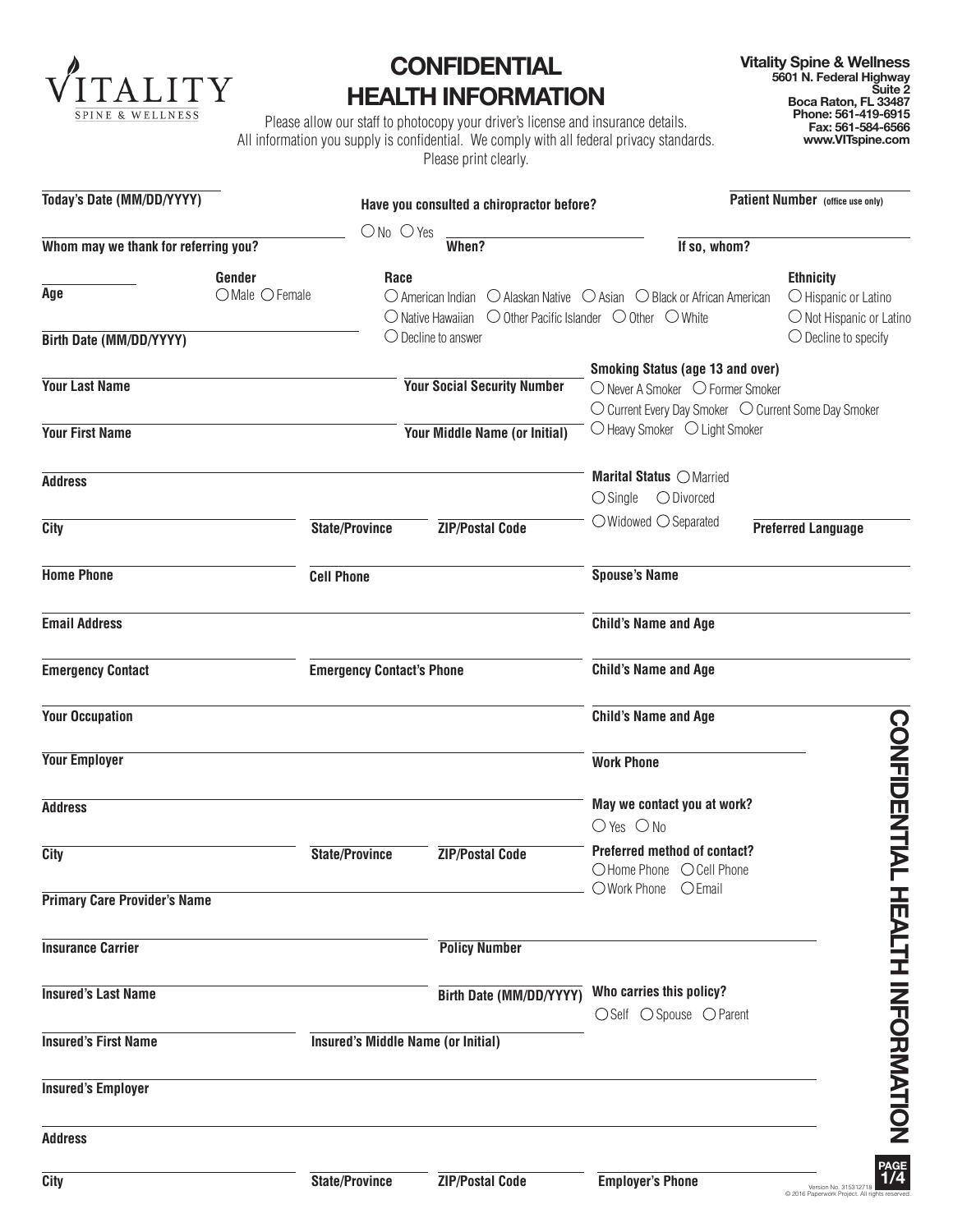## **Please describe your Primary Complaint in the space below. Use the Secondary and Additional Complaint boxes if they apply.**

| <b>Primary Complaint</b><br>The primary symptom that prompted me to seek care                                                                                                         | <b>Secondary Complaint</b><br>The secondary symptom that prompted me to seek care                                                                                                                         | <b>Additional Complaint</b><br>The additional symptom that prompted me to seek care<br>today is: <u>www.common.common.common.common.com</u> | Location<br>(Where does it hurt?)<br>Circle the area(s) on the<br>illustration.<br>"0" for current condition<br>"X" for conditions experienced<br>in the past |
|---------------------------------------------------------------------------------------------------------------------------------------------------------------------------------------|-----------------------------------------------------------------------------------------------------------------------------------------------------------------------------------------------------------|---------------------------------------------------------------------------------------------------------------------------------------------|---------------------------------------------------------------------------------------------------------------------------------------------------------------|
| And are the result of (darken circle):                                                                                                                                                | And are the result of (darken circle):                                                                                                                                                                    | And are the result of (darken circle):                                                                                                      |                                                                                                                                                               |
| $\bigcirc$ An accident or injury                                                                                                                                                      | $\bigcirc$ An accident or injury                                                                                                                                                                          | $\bigcirc$ An accident or injury                                                                                                            |                                                                                                                                                               |
| $\bigcirc$ Work $\bigcirc$ Auto $\bigcirc$ Other                                                                                                                                      | $\bigcirc$ Work $\bigcirc$ Auto $\bigcirc$ Other                                                                                                                                                          | $\bigcirc$ Work $\bigcirc$ Auto $\bigcirc$ Other                                                                                            |                                                                                                                                                               |
| $\bigcirc$ A worsening long-term problem                                                                                                                                              | $\bigcirc$ A worsening long-term problem                                                                                                                                                                  | $\bigcirc$ A worsening long-term problem                                                                                                    |                                                                                                                                                               |
| $\bigcirc$ An interest in: $\bigcirc$ Wellness $\bigcirc$ Other                                                                                                                       | $\bigcirc$ An interest in: $\bigcirc$ Wellness $\bigcirc$ Other                                                                                                                                           | $\bigcirc$ An interest in: $\bigcirc$ Wellness $\bigcirc$ Other                                                                             |                                                                                                                                                               |
| <b>Onset</b> (When did you first notice your current                                                                                                                                  | <b>Onset</b> (When did you first notice your current                                                                                                                                                      | <b>Onset</b> (When did you first notice your current                                                                                        |                                                                                                                                                               |
| symptoms?)                                                                                                                                                                            |                                                                                                                                                                                                           | symptoms?) $\qquad \qquad$                                                                                                                  |                                                                                                                                                               |
| Prior interventions (What have you done to relieve                                                                                                                                    | Prior interventions (What have you done to relieve                                                                                                                                                        | Prior interventions (What have you done to relieve                                                                                          |                                                                                                                                                               |
| the symptoms?)                                                                                                                                                                        | the symptoms?)                                                                                                                                                                                            | the symptoms?)                                                                                                                              |                                                                                                                                                               |
| ◯ Prescription medication ◯ Acupuncture                                                                                                                                               | $\bigcirc$ Prescription medication $\bigcirc$ Acupuncture                                                                                                                                                 | $\bigcirc$ Prescription medication $\bigcirc$ Acupuncture                                                                                   |                                                                                                                                                               |
| $\bigcirc$ Over-the-counter drugs                                                                                                                                                     | ◯ Over-the-counter drugs                                                                                                                                                                                  | $\bigcirc$ Over-the-counter drugs                                                                                                           |                                                                                                                                                               |
| $\bigcirc$ Chiropractic                                                                                                                                                               | $\bigcirc$ Chiropractic                                                                                                                                                                                   | $\bigcirc$ Chiropractic                                                                                                                     |                                                                                                                                                               |
| $\bigcirc$ Homeopathic remedies                                                                                                                                                       | $\bigcirc$ Homeopathic remedies                                                                                                                                                                           | $\bigcirc$ Homeopathic remedies                                                                                                             |                                                                                                                                                               |
| ◯ Massage                                                                                                                                                                             | ◯ Massage                                                                                                                                                                                                 | $\bigcirc$ Massage                                                                                                                          |                                                                                                                                                               |
| $\bigcirc$ Ice                                                                                                                                                                        | $\bigcirc$ Physical therapy                                                                                                                                                                               | $\bigcirc$ Physical therapy                                                                                                                 |                                                                                                                                                               |
| $\bigcirc$ Physical therapy                                                                                                                                                           | $\bigcirc$ Ice                                                                                                                                                                                            | $\bigcirc$ Ice                                                                                                                              |                                                                                                                                                               |
| $\bigcirc$ Surgery                                                                                                                                                                    | $\bigcirc$ Surgery                                                                                                                                                                                        | $\bigcirc$ Surgery                                                                                                                          |                                                                                                                                                               |
| $\bigcirc$ Heat                                                                                                                                                                       | $\bigcirc$ Heat                                                                                                                                                                                           | $\bigcirc$ Heat                                                                                                                             |                                                                                                                                                               |
| $\bigcirc$ Other $\qquad \qquad$                                                                                                                                                      | $\bigcirc$ Other $\qquad \qquad$                                                                                                                                                                          | $\bigcirc$ Other $\qquad \qquad$                                                                                                            |                                                                                                                                                               |
| 2. How does your current condition interfere with your:<br>Work or career:<br><b>Recreational activities:</b><br><b>Household responsibilities:</b><br><b>Personal relationships:</b> | 1. What else should Vitality Spine & Wellness know about your current condition?<br><u> 1980 - Andrea Station Barbara, actor a component de la componentación de la componentación de la componentaci</u> |                                                                                                                                             |                                                                                                                                                               |

## **3. Review of Systems**

Chiropractic care focuses on the integrity of your nervous system, which controls and regulates your entire body. Please darken the circle beside any condition that you've **Had** or currently **Have** and initial to the right.

| a. Musculoskeletal<br>Had Have<br>$\bigcirc$ Osteoporosis<br>$\left( \right)$<br>$\bigcirc$ $\bigcirc$ Knee injuries | <b>Had Have</b><br>$\bigcirc$ $\bigcirc$ Arthritis       | Had Have<br>$\bigcirc$ $\bigcirc$ Scoliosis<br>$\circ$ $\circ$ $\circ$ Foot/ankle pain $\circ$ $\circ$ Shoulder problems $\circ$ $\circ$ Elbow/wrist pain $\circ$ $\circ$ TMJ issues | <b>Had Have</b><br>$\bigcirc$ $\bigcirc$ Neck pain                               | <b>Had Have</b>                                       | <b>Had Have</b><br>$\bigcirc$ $\bigcirc$ Back problems $\bigcirc$ $\bigcirc$ Hip disorders<br>$\bigcirc$ $\bigcirc$ Poor posture | NONE $\bigcirc$<br>Initials                        |                                      |
|----------------------------------------------------------------------------------------------------------------------|----------------------------------------------------------|--------------------------------------------------------------------------------------------------------------------------------------------------------------------------------------|----------------------------------------------------------------------------------|-------------------------------------------------------|----------------------------------------------------------------------------------------------------------------------------------|----------------------------------------------------|--------------------------------------|
| b. Neurological<br>Had Have<br>$\bigcirc$ $\bigcirc$ Anxiety                                                         | Had Have<br>◯ Depression                                 | <b>Had Have</b><br>$\bigcirc$ Headache<br>$\left(\begin{array}{c} \end{array}\right)$                                                                                                | <b>Had Have</b><br>$\bigcirc$ Dizziness                                          | <b>Had Have</b><br>$\bigcirc$ Pins and<br>needles     | <b>Had Have</b><br>○ Numbness<br>$\left( \right)$                                                                                | $NONE$<br>Initials                                 |                                      |
| c. Cardiovascular<br>Had Have<br>$\bigcirc$ High blood<br>$\left( \right)$<br>pressure                               | <b>Had Have</b><br>$\bigcirc$ Low blood<br>∩<br>pressure | <b>Had Have</b><br>$\bigcirc$ High cholesterol<br>$\bigcirc$                                                                                                                         | <b>Had Have</b><br>$\bigcirc$ $\bigcirc$ Poor circulation                        | <b>Had Have</b><br>$\bigcirc$ $\bigcirc$ Angina       | <b>Had Have</b><br>○ Excessive<br>()<br>bruising                                                                                 | NONE $\bigcirc$<br><b>Patient name</b><br>Initials |                                      |
| d. Respiratory<br>Had Have<br>$\bigcirc$ $\bigcirc$ Asthma                                                           | <b>Had Have</b><br>$O$ Apnea<br>( )                      | <b>Had Have</b><br>$\bigcirc$ Emphysema<br>$\left( \right)$                                                                                                                          | <b>Had Have</b><br>$\bigcirc$ $\bigcirc$ Hay fever                               | <b>Had Have</b><br>○ Shortness<br>$\left( \right)$    | <b>Had Have</b><br>O Pneumonia<br>$\left( \right)$                                                                               | NONE $\bigcirc$                                    | <b>Patient Number</b>                |
|                                                                                                                      |                                                          |                                                                                                                                                                                      |                                                                                  | of breath                                             |                                                                                                                                  | Initials                                           |                                      |
| e. Digestive<br>Had Have<br>$\circ$ $\circ$ Anorexia/bulimia $\circ$ $\circ$ Ulcer                                   | Had Have                                                 | <b>Had Have</b><br>$\left(\right)$                                                                                                                                                   | <b>Had Have</b><br>$\bigcirc$ Food sensitivities $\bigcirc$ $\bigcirc$ Heartburn | <b>Had Have</b><br>O Constipation<br>$\left( \right)$ | <b>Had Have</b><br>$\circ$ $\circ$ Diarrhea                                                                                      | (office use only)<br>NONE $\bigcirc$<br>Initials   | <b>Doctor's Initials</b>             |
| f. Sensory<br>Had Have<br>$\circ$ $\circ$ Blurred vision<br>g. Skin                                                  | <b>Had Have</b>                                          | Had Have<br>$\circ$ $\circ$ $\circ$ Ringing in ears $\circ$ $\circ$ Hearing loss                                                                                                     | <b>Had Have</b><br>$\left( \right)$<br>$\circ$ Chronic ear<br>infection          | <b>Had Have</b>                                       | Had Have<br>$\circ$ $\circ$ Loss of smell $\circ$ $\circ$ Loss of taste                                                          | NONE $\bigcirc$<br>Initials                        | <b>Vitality Spine &amp; Wellness</b> |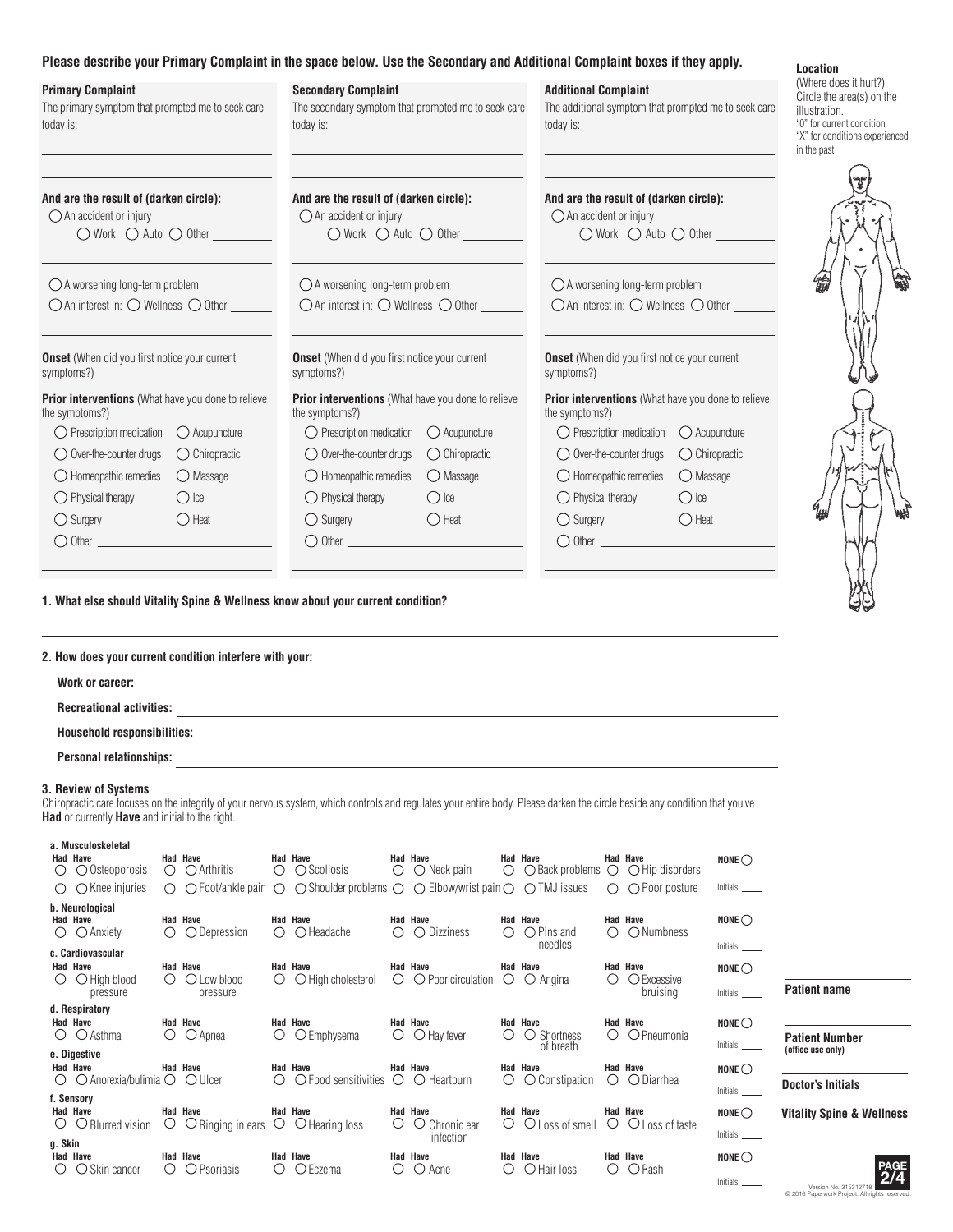|               | <i>(Continued from previous page)</i>                                                                                                                                                                                                                                                                                                                                                                                                                                                                                                                                                                                                                                                                                                                                                                                                      |                                                                                                                                                          |                                                                                                                                                                                                                                                           |                                                                                                                                                                                                                                                                                                                                   |                 |                                                                                                                                                                                         |                                                                                                                                                                                                                                                                                                    |   |                                                                                                                                                                                                                                                                                                                                                                                                    |                                                                                                                                                                                                 |                                                                                                                                                                                                                                                                                                                                                                                                                          |                                                                                                                                                                                            |                                                                                                                                            |                                                                                                                                       |
|---------------|--------------------------------------------------------------------------------------------------------------------------------------------------------------------------------------------------------------------------------------------------------------------------------------------------------------------------------------------------------------------------------------------------------------------------------------------------------------------------------------------------------------------------------------------------------------------------------------------------------------------------------------------------------------------------------------------------------------------------------------------------------------------------------------------------------------------------------------------|----------------------------------------------------------------------------------------------------------------------------------------------------------|-----------------------------------------------------------------------------------------------------------------------------------------------------------------------------------------------------------------------------------------------------------|-----------------------------------------------------------------------------------------------------------------------------------------------------------------------------------------------------------------------------------------------------------------------------------------------------------------------------------|-----------------|-----------------------------------------------------------------------------------------------------------------------------------------------------------------------------------------|----------------------------------------------------------------------------------------------------------------------------------------------------------------------------------------------------------------------------------------------------------------------------------------------------|---|----------------------------------------------------------------------------------------------------------------------------------------------------------------------------------------------------------------------------------------------------------------------------------------------------------------------------------------------------------------------------------------------------|-------------------------------------------------------------------------------------------------------------------------------------------------------------------------------------------------|--------------------------------------------------------------------------------------------------------------------------------------------------------------------------------------------------------------------------------------------------------------------------------------------------------------------------------------------------------------------------------------------------------------------------|--------------------------------------------------------------------------------------------------------------------------------------------------------------------------------------------|--------------------------------------------------------------------------------------------------------------------------------------------|---------------------------------------------------------------------------------------------------------------------------------------|
|               | h. Endocrine<br><b>Had Have</b><br>$\circ$ $\circ$ Thyroid issues                                                                                                                                                                                                                                                                                                                                                                                                                                                                                                                                                                                                                                                                                                                                                                          | Had Have<br>O Olmmune                                                                                                                                    | $\circ$<br>disorders                                                                                                                                                                                                                                      | <b>Had Have</b><br>O Hypoglycemia                                                                                                                                                                                                                                                                                                 | <b>Had Have</b> | $\circ$ $\circ$ Frequent                                                                                                                                                                | infection                                                                                                                                                                                                                                                                                          | О | Had Have<br>$\bigcirc$ Swollen glands $\bigcirc$ $\bigcirc$ Low energy                                                                                                                                                                                                                                                                                                                             |                                                                                                                                                                                                 | Had Have                                                                                                                                                                                                                                                                                                                                                                                                                 |                                                                                                                                                                                            | NONE $\bigcirc$<br>Initials                                                                                                                | <b>Patient name</b>                                                                                                                   |
| O             | i. Genitourinary<br>Had Have<br>○ Kidney stones<br>j. Constitutional                                                                                                                                                                                                                                                                                                                                                                                                                                                                                                                                                                                                                                                                                                                                                                       | Had Have<br>$\circ$ $\circ$ Infertility                                                                                                                  | $\circ$                                                                                                                                                                                                                                                   | Had Have<br>$\bigcirc$ Bedwetting                                                                                                                                                                                                                                                                                                 | <b>Had Have</b> |                                                                                                                                                                                         | $\circ$ $\circ$ Prostate issues $\circ$                                                                                                                                                                                                                                                            |   | <b>Had Have</b><br>$\bigcirc$ Erectile<br>dysfunction                                                                                                                                                                                                                                                                                                                                              |                                                                                                                                                                                                 | Had Have<br>$\bigcirc$ $\bigcirc$ PMS symptoms                                                                                                                                                                                                                                                                                                                                                                           |                                                                                                                                                                                            | NONE $\bigcirc$<br>Initials                                                                                                                | <b>Patient Number</b><br>(office use only)                                                                                            |
| $\circ$       | Had Have<br>$\bigcirc$ Fainting                                                                                                                                                                                                                                                                                                                                                                                                                                                                                                                                                                                                                                                                                                                                                                                                            | Had Have<br>$\bigcirc$ $\bigcirc$ Low libido                                                                                                             |                                                                                                                                                                                                                                                           | Had Have<br>$\bigcirc$ $\bigcirc$ Poor appetite                                                                                                                                                                                                                                                                                   | Had Have        | $\circ$ $\circ$ Fatigue                                                                                                                                                                 |                                                                                                                                                                                                                                                                                                    | O | Had Have<br>$\bigcirc$ Sudden weight $\bigcirc$<br>gain/loss (circle one)                                                                                                                                                                                                                                                                                                                          |                                                                                                                                                                                                 | Had Have<br>$\bigcirc$ Weakness                                                                                                                                                                                                                                                                                                                                                                                          |                                                                                                                                                                                            | NONE $\bigcirc$                                                                                                                            | $\bigcirc$ All other systems negative                                                                                                 |
|               | Past Personal, Family and Social History                                                                                                                                                                                                                                                                                                                                                                                                                                                                                                                                                                                                                                                                                                                                                                                                   |                                                                                                                                                          |                                                                                                                                                                                                                                                           | Please identify your past health history, including accidents, injuries, illnesses and treatments. Please complete each section fully.                                                                                                                                                                                            |                 |                                                                                                                                                                                         |                                                                                                                                                                                                                                                                                                    |   |                                                                                                                                                                                                                                                                                                                                                                                                    |                                                                                                                                                                                                 |                                                                                                                                                                                                                                                                                                                                                                                                                          |                                                                                                                                                                                            |                                                                                                                                            |                                                                                                                                       |
| PERSONAL      | 4. Illnesses<br>Check the illnesses you have Had in the past or Have now.<br>Had Have<br>$\bigcirc$<br>AIDS<br>( )<br>$\bigcirc$<br>Alcoholism<br>$\bigcirc$<br>C<br>Allergies<br>$\bigcirc$<br>$\bigcirc$<br>Cancer<br>$\bigcirc$<br>C<br>Chicken pox<br>$\bigcirc$<br><b>Diabetes</b><br>O<br>$\bigcirc$<br>O<br>Epilepsy<br>О<br>$\bigcirc$<br>Glaucoma<br>$\bigcirc$<br>$\bigcirc$<br>Goiter<br>$\bigcirc$<br>$\bigcirc$<br>Gout<br>$\bigcirc$<br>$\bigcirc$<br>Heart disease<br>$\bigcirc$<br>$\bigcirc$<br><b>Hepatitis</b><br>$\bigcirc$<br>( )<br><b>HIV Positive</b><br>$\bigcirc$<br>∩<br>Malaria<br>$\bigcirc$<br>( )<br><b>Measles</b><br>$\bigcirc$<br>$\bigcirc$<br><b>Mumps</b><br>$\bigcirc$<br>Polio<br>U<br>$\bigcirc$<br>O<br>$\bigcirc$<br>O<br>Scarlet fever<br>$\bigcirc$<br>O<br>$\bigcirc$<br>$\bigcirc$<br>Stroke | Arteriosclerosis<br><b>Multiple Sclerosis</b><br>Rheumatic fever<br>Sexually transmitted disease                                                         | Had Have<br>$\bigcirc$<br>O<br>$\bigcirc$<br>$\bigcirc$<br>$\bigcirc$<br>$\bigcirc$<br>Ulcer<br>$\bigcirc$<br>O<br>Other:<br>7. Allergies<br>No<br>Yes<br>O<br>$\left(\begin{array}{c} \end{array}\right)$<br>If Yes please list:<br>$\cup$<br>$\bigcirc$ | Tuberculosis<br>Typhoid fever<br>Are you allergic to any medications?<br><u> 1989 - Johann Barn, mars eta inperiodo</u><br><u> 1989 - Johann Barbara, martxa al</u><br>8. Injuries<br>Have you ever<br>Had a fractured or broken bone<br>Had a spine or nerve disorder<br>Been knocked unconscious<br>Been injured in an accident |                 | 5. Operations<br>O<br>O<br>$\bigcirc$<br>$\bigcirc$<br>O<br>O<br>$\bigcirc$<br>$\bigcirc$<br>O<br>$\bigcirc$<br>$\bigcirc$<br>$\cup$<br>$\bigcirc$<br>$\circlearrowright$<br>$\bigcirc$ | Surgical interventions, which may or<br>may not have included hospitalization.<br>Appendix removal<br>Bypass surgery<br>Cancer<br>Cosmetic surgery<br>Eye surgery<br>Hysterectomy<br>Pacemaker<br>Tonsillectomy<br>Vasectomy<br>Other: $\qquad \qquad$<br>Received a tattoo<br>Had a body piercing |   | Elective surgery: _____________<br>Spine<br><u> 1989 - Johann Barn, mars ann an t-</u><br>Used a crutch or other support<br>Used neck or back bracing                                                                                                                                                                                                                                              | Past<br>$\bigcirc$<br>$\bigcirc$<br>$\bigcirc$<br>$\bigcirc$<br>$\bigcirc$<br>$\bigcirc$<br>$\bigcirc$<br>$\bigcirc$<br>$\bigcirc$<br>$\bigcirc$<br>$\bigcirc$<br>$\bigcirc$<br>$\bigcirc$<br>O | 6. Treatments<br>Check the ones you've received in the<br>Past or are receiving Currently.<br>Currently<br>Ő<br>$\bigcirc$<br>$\bigcirc$<br>$\bigcirc$<br>$\bigcirc$<br>$\bigcirc$<br>$\bigcirc$<br>$\bigcirc$<br>$\bigcirc$<br>$\bigcirc$<br>$\bigcirc$<br>$\bigcirc$<br>$\bigcirc$<br>$\bigcirc$<br>(Please list below all prescription, over-the-counter,<br>natural supplements, enzymes, vitamins and<br>minerals): | Acupuncture<br>Antibiotics<br>Birth control pills<br>Chemotherapy<br>Chiropractic care<br>Dialysis<br>Herbs<br>Homeopathy<br>Inhaler<br>Massage therapy<br>Physical therapy<br>Medications | <b>Blood transfusions</b><br>Hormone replacement                                                                                           | <b>Consultation Notes</b>                                                                                                             |
|               | 9. Family History                                                                                                                                                                                                                                                                                                                                                                                                                                                                                                                                                                                                                                                                                                                                                                                                                          |                                                                                                                                                          |                                                                                                                                                                                                                                                           | Some health issues are hereditary. Tell Vitality Spine & Wellness about the health of your immediate family members.                                                                                                                                                                                                              |                 |                                                                                                                                                                                         |                                                                                                                                                                                                                                                                                                    |   |                                                                                                                                                                                                                                                                                                                                                                                                    |                                                                                                                                                                                                 |                                                                                                                                                                                                                                                                                                                                                                                                                          |                                                                                                                                                                                            |                                                                                                                                            |                                                                                                                                       |
| FAMILY        | <b>Relative</b><br>Mother<br>Father<br>Sister 1<br>Sister 2<br>Brother 1<br>Brother 2                                                                                                                                                                                                                                                                                                                                                                                                                                                                                                                                                                                                                                                                                                                                                      | $\mathcal{L}^{\mathcal{L}}(\mathcal{L}^{\mathcal{L}})$ . The set of $\mathcal{L}^{\mathcal{L}}(\mathcal{L}^{\mathcal{L}})$<br><u> a strong programme</u> | Age (If living) State of health<br>Good Poor<br>$\circ$<br>$\circ$<br>$\circ$ $\circ$<br>$\circlearrowright$<br>$\circlearrowright$<br>$\circ$ $\circ$<br>$\circ$<br>$\circ$<br>$\circ$<br>$\circlearrowright$<br>$\circlearrowright$                     |                                                                                                                                                                                                                                                                                                                                   |                 |                                                                                                                                                                                         | <b>Illnesses</b>                                                                                                                                                                                                                                                                                   |   | <u> 1989 - Andrea Stadt Britain, amerikansk politiker (d. 1989)</u><br><u> 1989 - Johann Stein, mars an deutscher Stein († 1958)</u><br><u> 1989 - Johann Stoff, amerikansk politiker († 1908)</u><br><u> 1989 - Jan Samuel Barbara, margaret eta idazlea (h. 1989).</u><br><u> 1989 - Johann Barn, mars ann an t-Amhain ann an t-Amhain an t-Amhain an t-Amhain an t-Amhain an t-Amhain an t-</u> |                                                                                                                                                                                                 | Age at death                                                                                                                                                                                                                                                                                                                                                                                                             | O<br>$\bigcirc$<br>O<br>$\bigcirc$<br>$\bigcirc$<br>O                                                                                                                                      | <b>Cause of death</b><br>Natural Illness<br>$\bigcirc$<br>$\bigcirc$<br>$\bigcirc$<br>$\bigcirc$<br>$\bigcirc$<br>$\bigcirc$<br>$\bigcirc$ |                                                                                                                                       |
|               | <b>11. Social History</b><br>Tell Vitality Spine & Wellness about your health habits and stress levels.                                                                                                                                                                                                                                                                                                                                                                                                                                                                                                                                                                                                                                                                                                                                    |                                                                                                                                                          |                                                                                                                                                                                                                                                           | 10. Are there any other hereditary health issues that you know about?                                                                                                                                                                                                                                                             |                 |                                                                                                                                                                                         |                                                                                                                                                                                                                                                                                                    |   |                                                                                                                                                                                                                                                                                                                                                                                                    |                                                                                                                                                                                                 |                                                                                                                                                                                                                                                                                                                                                                                                                          |                                                                                                                                                                                            |                                                                                                                                            |                                                                                                                                       |
| <b>SOCIAL</b> | Alcohol use<br>Coffee use<br>Tobacco use<br>Exercising<br>Pain relievers<br>Soft drinks<br>Water intake<br>Hobbies: _                                                                                                                                                                                                                                                                                                                                                                                                                                                                                                                                                                                                                                                                                                                      | $\bigcirc$ Daily $\bigcirc$ Weekly<br>$\bigcirc$ Daily $\bigcirc$ Weekly<br>$\bigcirc$ Daily $\bigcirc$ Weekly<br>◯ Daily ◯ Weekly<br>$\bigcirc$ Daily   | $\bigcirc$ Daily $\bigcirc$ Weekly How much?<br>How much?<br>How much?<br>How much?__<br>$\bigcirc$ Weekly                                                                                                                                                | <u> 1989 - Johann Barn, mars ann an t-Amhain an t-Amhain an t-Amhain an t-Amhain an t-Amhain an t-Amhain an t-Amh</u><br>the control of the control of the control of<br><u> 1980 - Johann Barbara, martxa al</u><br>O Daily O Weekly How much?<br><u>Case of the Contractor</u>                                                  |                 |                                                                                                                                                                                         |                                                                                                                                                                                                                                                                                                    |   | Prayer or meditation?<br>Job pressure/stress?<br>Financial peace?<br>Vaccinated?<br>Mercury fillings?<br>Recreational drugs?                                                                                                                                                                                                                                                                       |                                                                                                                                                                                                 |                                                                                                                                                                                                                                                                                                                                                                                                                          | $\bigcirc$ Yes<br>$\bigcirc$ Yes<br>$\bigcirc$ Yes<br>$\bigcirc$ Yes<br>$\bigcirc$ Yes<br>$\bigcirc$ Yes                                                                                   | ONo<br>ONo<br>ONo<br>ONO<br>ONO<br>$\bigcirc$ No                                                                                           | <b>Doctor's Initials</b><br><b>Vitality Spine &amp; Wellness</b><br>3/4<br>Version No. 315312718<br>2016 Panerwork Project All rights |